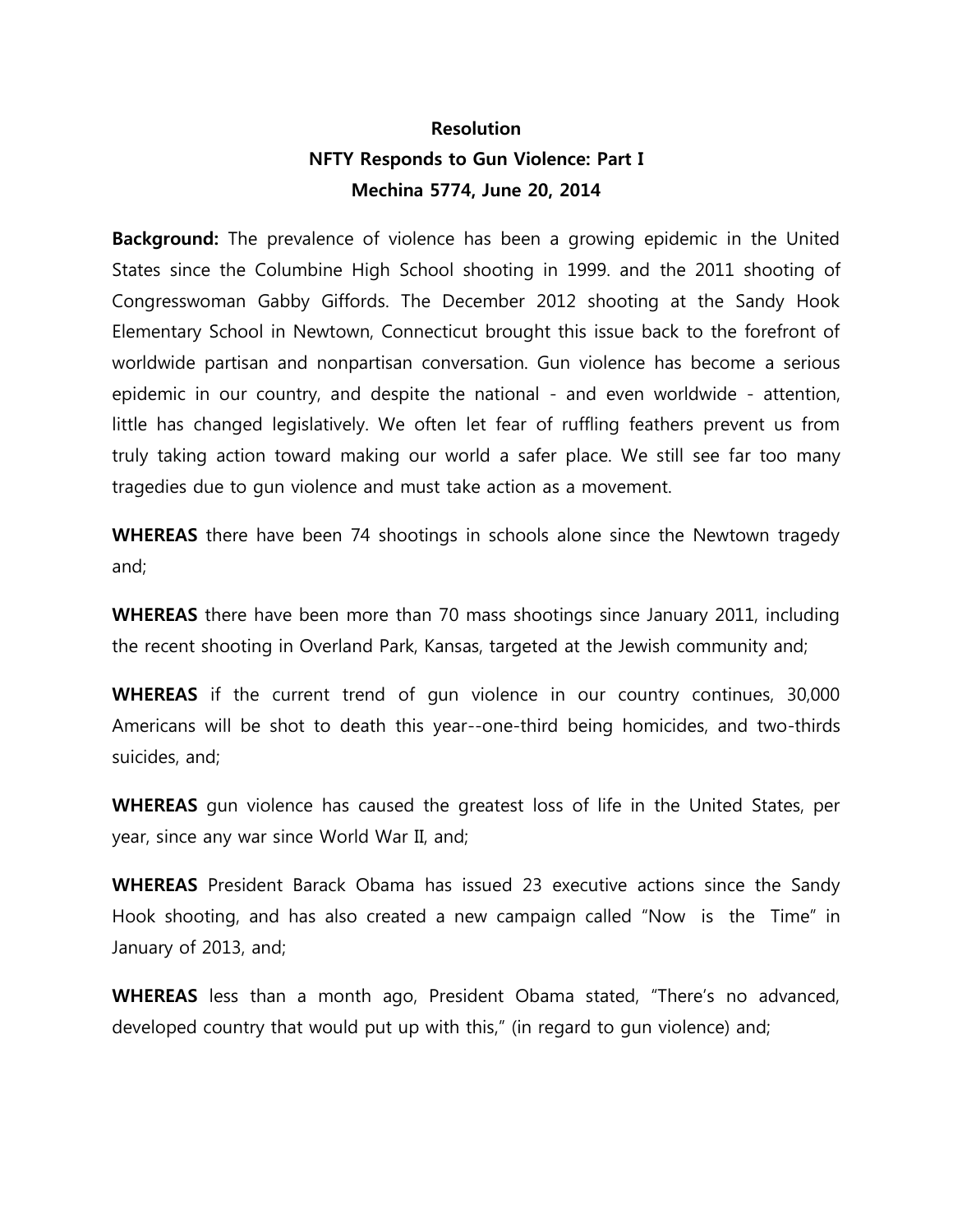**WHEREAS** the Reform Movement has long recognized the need for legislation "that would limit and control the sale and use of firearms" and has call ed on the United States government to "eliminate the manufacture, importation, advertising, sale, transfer and possession of handguns except for limited instances," and;

**WHEREAS** the Reform Movement has participated in both Gun Violence Prevention Sabbath Weekends along with nearly 1,000 houses of worship throughout the United States and;

**WHEREAS** Our Jewish tradition emphasizes the sanctity and value of every human life and;

**WHEREAS** Mishnah Sanhedrin teaches us that "he who takes one life it is as though he has destroyed the universe and he who saves one life it is as though he has saved the universe" and;

**WHEREAS** NFTY, as an entire movement has not done enough regarding this issue because we have been focusing too much on the guns and not the people and communities who have been hurt, killed, and terrorized by them;

**THEREFORE LET IT BE RESOLVED** that NFTY must commit itself to pursuing ways of inspiring our membership to activate around this issue that has caused too much pain and anguish in our society; and,

**LET IT BE FURTHER RESOLVED** that each of NFTY's 19 regions will find an engaging way to memorialize and commemorate those affected by gun violence in their region; and,

**LET IT BE FURTHER RESOLVED** that each region will create and participate in one or more of these experiences by NFTY Convention 2015.

Respectfully Submitted,

Debbie Rabinovich, NFTY President 5774-5775 Scott Rubenstein, NFTY Programming Vice President 5774-5775